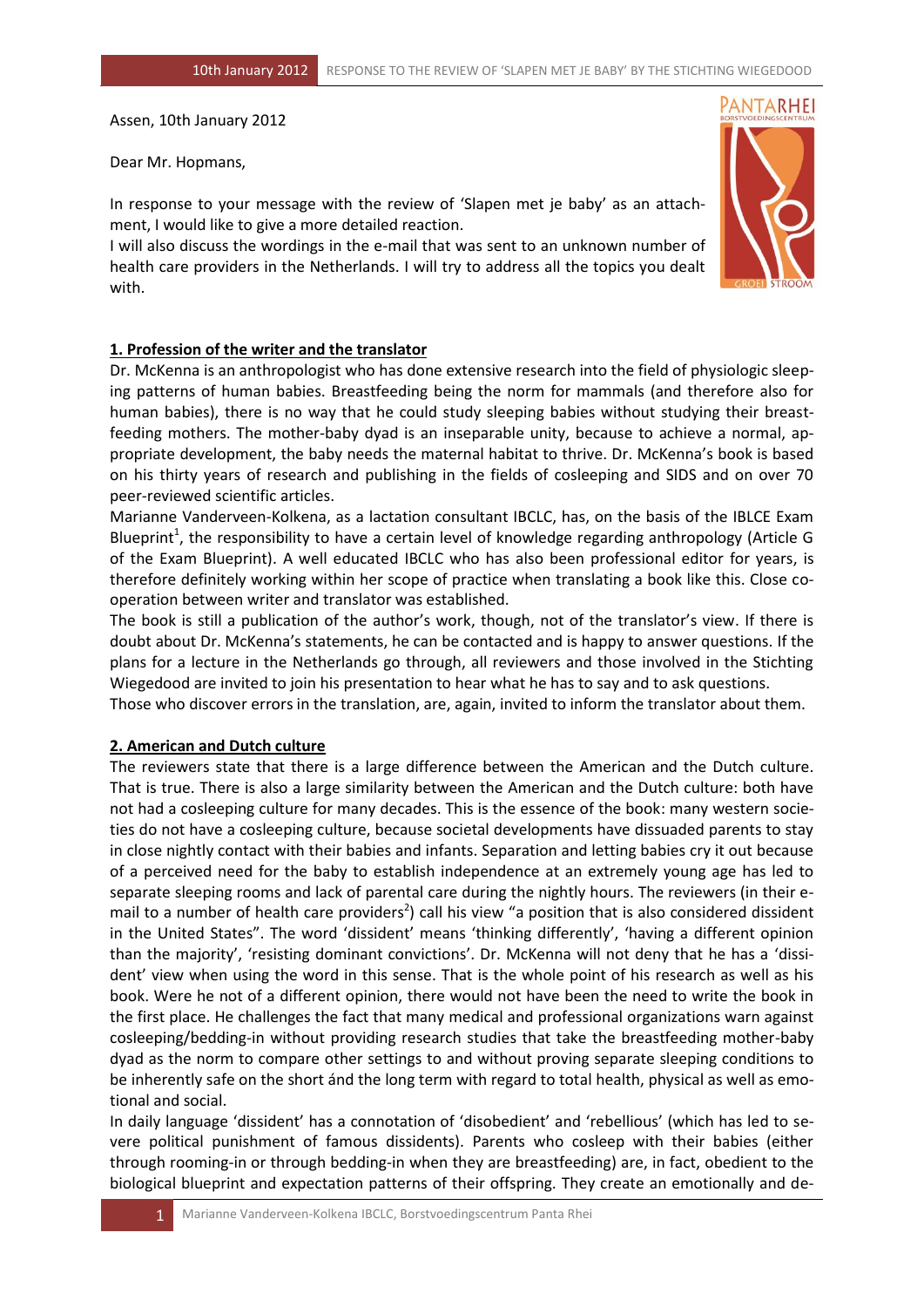velopmentally safe environment for their infants, allowing them to grow up in a way that fits their potential.

Dr. McKenna's book is therefore not a representation of the American culture as it is; it is also not a representation that needs to be adjusted to the Dutch society. The book is a representation of the biology of mammal babies that is valid for human infants across the world.

# **3. Terminology**

The reviewers state that the terminology used in the book is confusing.

To prevent confusion for the reader, an explanatory list of terms has been added (of course with the author's consent) to the Dutch translation, where it was missing in the original version of the book. All key terms used throughout the book have been dealt with in this list. The readers can refer to it while reading the book.

I will discuss two examples.

- Cobedding is a term that is scientifically used for twins sleeping in the same bed. In Europe, Dr. Helen Ball has done a lot of research in this area. References for her studies are in the book.
- The term 'cot death' is an interesting term. It makes you wonder whether it arose because babies died while sleeping in a cot. The cot could then easily be seen as the cause of death. The phenomenon of babies dying unexpectedly is not caused by cots, though, so the term is not a descriptive term of what actually happens: the baby dying suddenly and unexpectedly without a known cause (even after autopsy). It is the immaturity of newborns and infants that makes separate sleeping (out of sensory reach of the parents) a risky procedure. It is not the place (either cot or cosleeper or parental bed) that decides whether the death of a baby is SIDS or not. It is the impossibility of finding a cause after a thorough investigation that defines it. 'SIDS' is a term that describes this (Sudden Infant Death Syndrome); 'cot death' does not describe this.

As for the term 'bedding-in': the book is translated in order to allow easy access to the information for those who do not master the English language. To use the word 'sharing' would then not be a good idea: it makes no sense in Dutch and it is hard to pronounce if you don't speak English. For the rest the book closely follows the terminology used by Dr. McKenna.

# **4. Risks of sleep settings**

Dr. McKenna is very clear in his advice: cosleeping in the form of bedding-in is something only breastfeeding mothers should do, because non-breastfeeding mothers lack the scientifically well established hormonally and interaction driven sensitivity towards their babies that breastfeeding mothers do have. He urges non-breastfeeding parents to create a separate sleeping surface, but keep their babies close. This means he advocates cosleeping in the form of rooming-in without bedding in or in the form of using a cosleeper where the baby is not on the same sleeping surface as the parents. The book is pretty clear about this and Dr. McKenna regularly warns against certain risks. Illustrations in the book underline these warnings; they do this in the original as well as in the Dutch version of the book.

All of this does not eradicate the fact that in the end, it is the parents who decide where their baby sleeps. From a sociological perspective, cosleeping in the form of bedding-in (either done safely or unsafely) is a given. Many parents do it secretly, because they know their health care provider is likely to 'reprimand' them for doing it. This creates dangerous situations: people will not ask for safety instructions on a behaviour for which they think they will be frowned upon. Dr. McKenna's book is meant to provide background information and safety instructions. All of this is part of what is needed for 'informed decision making'. Considering the ethical principle of parental autonomy, parents have a right (and a responsibility!) to avail themselves of this information.

In general, people will be very motivated to create safe circumstances for their children. This goes for highly as well as less educated parents. Using car seats is a comparable situation. Health care providers do not forbid transportation of children in cars because "only the strongly motivated and devel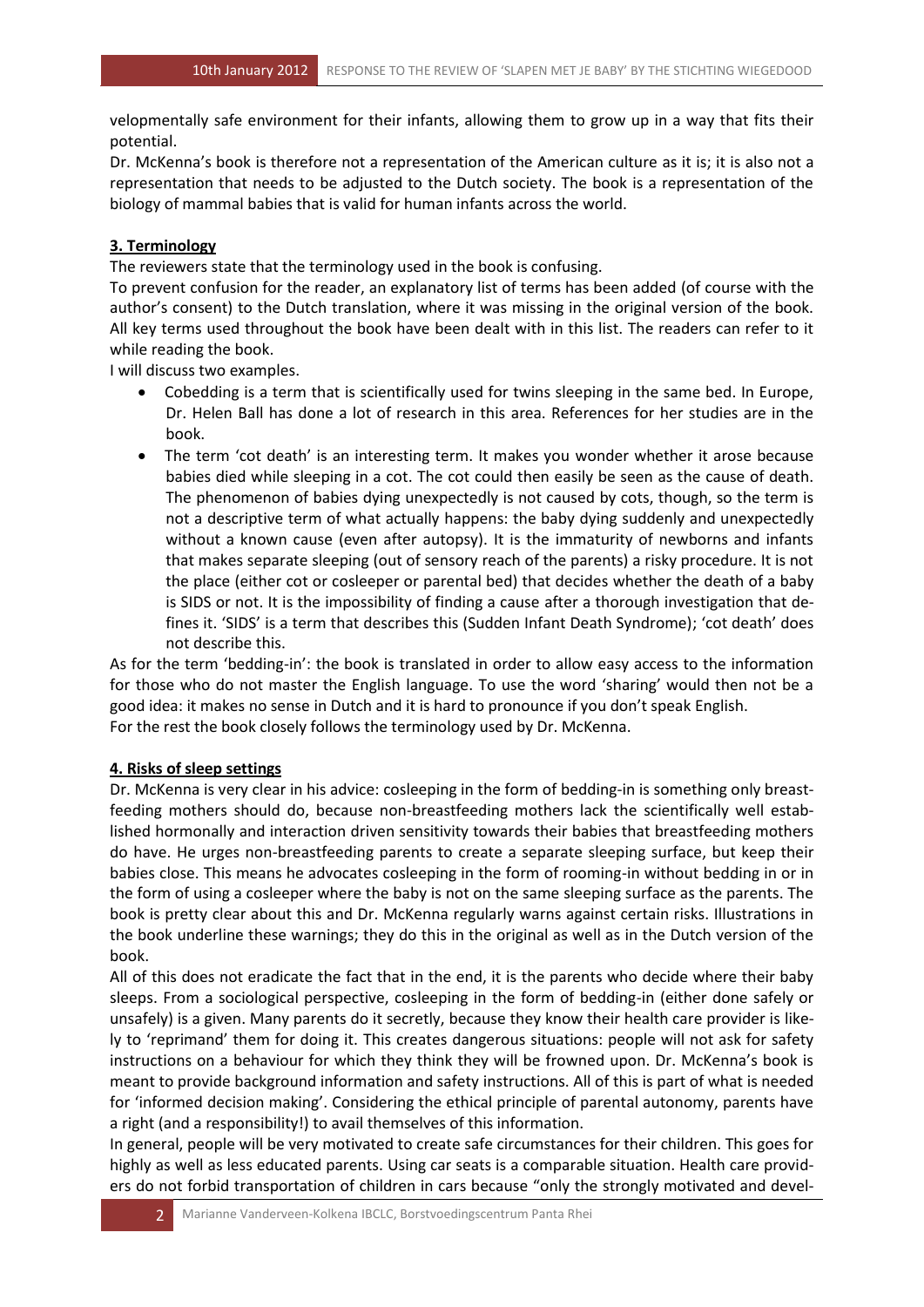oped parents can afford [to meet the necessary conditions]". Parents need to learn how to transport their children safely and should not drink or be distracted while doing so.

# **5. Positioning of babies**

All over the world, breastfeeding mother-baby dyads will assume a similar position while in bed: mother will be on her side, baby will be on its side toward her while breastfeeding and roll back when done. Pulled-up knees and the closeness of the breast create an orientation towards mother that keeps the baby safe. Dr. McKenna emphasizes this at various points in the book. Pictures illustrate the do's and don'ts; heavy bedding and stuffed toys are clearly among the don'ts, in words as well as in photos.

Varying baby's position during the parental wake hours of the day is good for motor development. When parents have their baby in sight to check its wellbeing regularly while they are doing chores (thereby giving auditory stimuli to their baby that prevents too deep sleep that increases the risk of SIDS), they create a safe sleeping environment for the baby.

With regard to the issue of  $CO<sub>2</sub>$ , readers are referred to Dr. McKenna's personal note below.

## **6. Breastfeeding as the norm and artificial infant formula as deviation from the norm**

Mammals need species-specific milk to guarantee normal development of their physical, social and emotional health. To achieve this, they do not only need the product (breastmilk), but almost even more the process (breastfeeding). Already in the late 50's, early 60's Harry Harlow determined the extreme need in young monkeys for their mother's physical presence.

As for gut health (an essential part of immunological health), there is now an enormous and undeniable body of evidence to show that infant formula poses risks. Stomach emptying takes longer when babies have to digest non-species specific milk. When cow casein breaks down, it makes compounds that can damage the human baby's gut. It also lacks specific enzymes that facilitate digestion. WHO acknowledges the evidence for the importance of exclusive breastfeeding "up to six months of age, with continued breastfeeding (...) up to two years of age or beyond."<sup>3</sup>

Breastfeeding being the norm for infant feeding also means that breastfeeding has no advantages and does not decrease risks. Deviating from the norm (so lack of breastfeeding) has disadvantages and causes or increases risks. This correct frame of reference has consequences for the statistical numbers. If one would say that breastfeeding halves the risk of certain illnesses, it means that lack of breastfeeding doubles the risk. The risk is then increased by 100% and is 200% of what it would be with breastfeeding. This means that if breastfeeding for 15-40 months results in a woman having only 30-40% chance of getting breast cancer compared with never breastfeeding<sup>4</sup>, her reduction is 60-70%. A reduction of 60-70% in the one direction means an increase of 150-230% in the other direction. Unfortunately, this is the truth, and not a matter of inducing fear. It is a matter of statistical reframing<sup>5</sup> that allows for 'informed decision making'. Hushing up risks is not a good way to inform parents about infant feeding and the health consequences of different choices.

# **7. Recommendations for safe cosleeping practices**

The reviewers object to the fact that the experts in the book second Dr. McKenna's recommendations for safe cosleeping practices. These experts are professionals in their own field and conduct their own research. This book, however, is not about their research, but about the research Dr. McKenna has done to shed more light on the healthy effects of safe cosleeping practices. If there is an interest in the research and publications of the experts mentioned, they can easily be found by a Google search.

Author and translator seriously regret the use of the term 'rabble rousing' with regard to the fact that experts advocate an anthropological approach that takes into account the mother-baby biology and physiology. Parents are free to make their own choices for their own babies and providing them with extensively scientifically underpinned notions is a respectable way to enable them to do so.

The ideas in the book are based on ideas and interpretations of data that have passed peer review by anonymous SIDS and developmental scientists from all areas of SIDS research and related pediatric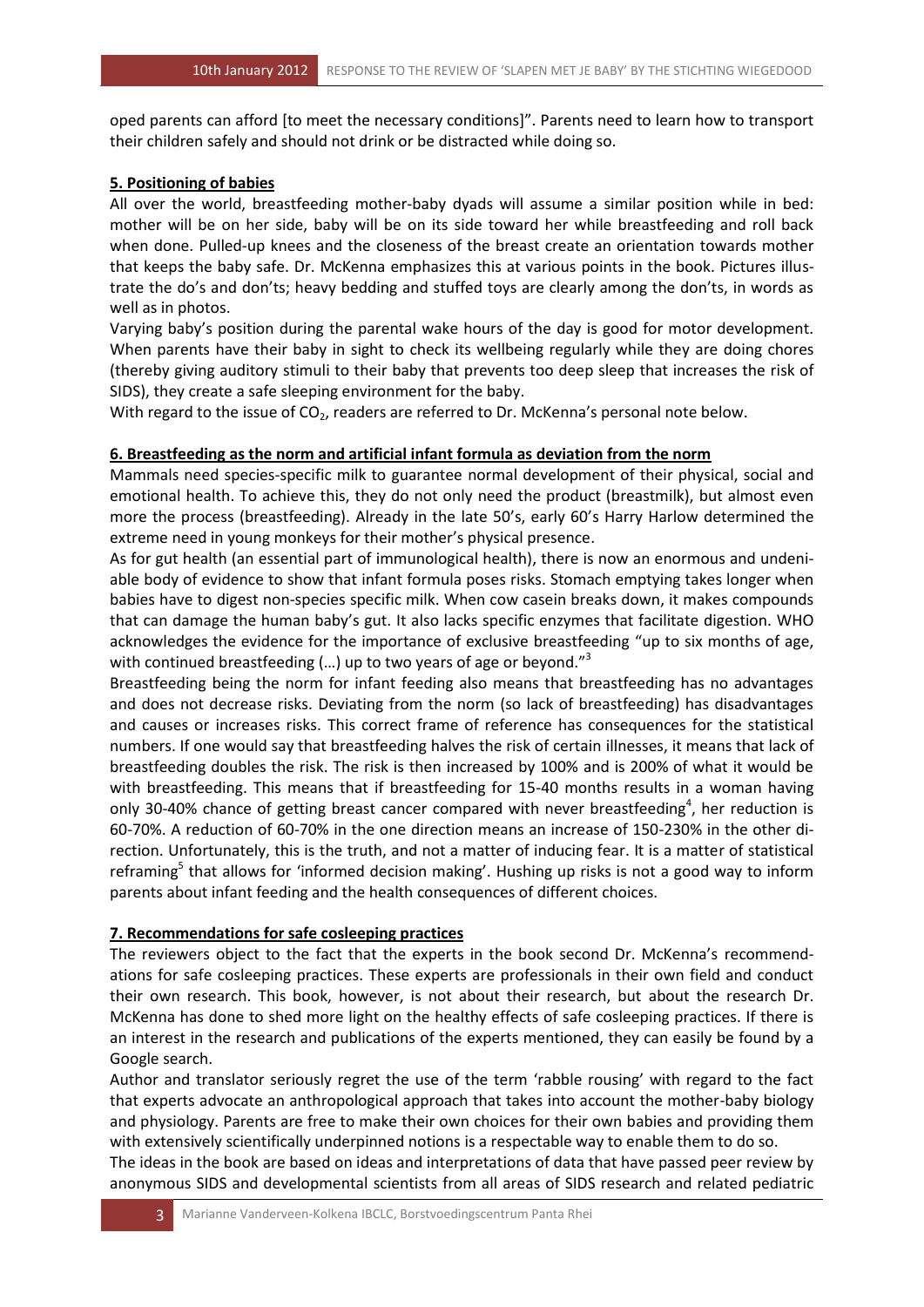and developmental sciences. The references below show the existence of the research and can further testify to the book's validity. As Dr. McKenna says: "If people doubt what is written in the book, then they are doubting the scientific community itself, as all of these ideas passed the most rigorous peer review and were published in the most selective journals in the world. People are therefore invited to read these articles and investigate the science behind them." See all of these references below.6;7;8;9;10;11;12;13;14;15;16;17;18

#### **Personal note by Dr. McKenna**

With regard to the cultural aspect and the CO<sub>2</sub>-issue, Dr. McKenna would like to add a personal note.

#### *Cultural aspects*

*The reviewers have misunderstood how the cultural factors have been used in my research. The crosscultural data are not used to suggest that everyone needs to sleep together with an infant in the same way. Indeed part of my critique of the SIDS and infant sleep research community is that it promotes overly simplistic generalizations and a 'one-size-must-fit-all'-solution, where multifaceted or heterogeneous behaviors like cosleeping in the form of bedsharing are reduced to stereotypes. The cross-cultural data are used only to confirm the validity of how I conceptualized my cosleepingbreastfeeding research for the human infant as seen from a species point of view. Let me explain. In other pediatric research on infant sleep that emerged in the fifties, when only about 9% of American babies were breastfeeding, sleeping with an infant was thought a form of sexual abuse or behavioral psycho-pathology. Rather than using a singular western cultural model I conceptualized my research on infant sleep using evolutionary models and not recent western cultural constructions (that are fallacious). My critique is that early on when sleep polysomnography was invented, scientists erroneously thought that solitary bottlefed infants could be measured to derive what amounts to 'normal human infant sleep'. This is a fallacious assumption, as normal measurements must be derived from a cosleeping breastfeeding baby to derive normal sleep architecture because, as the crosscultural data confirms, the human infant is designed to sleep in and out of contact with its mother while breastfeeding throughout the night. This biological fact is as true for the 2012 Dutch baby as it is true for the Dugam Dani baby of New Guinea. No cultural memos or declarations will change what babies feel and need. There has not been enough time for human infants to change genetically to adjust to recent modern changes, when the more conservative and slow changing biology of the human infant is considered.* 

*How do we know this? When you look at the developmental schema of infants everywhere, they are the closest to each other (as humans) across different cultures as they will ever be and the closest any of us will ever be to a less culturally filtered expression of our genes. Infants are somewhat untouched by culture, at least when one views their reflexes and responses to sensory stimuli. When you examine and/or compare the Dutch infant in relationship to the Dugum Dani infant in terms of what kinds of experiences effect their hear rates, how they respond to mother's breath, their breathing, their absorption of calories, mother's smells and movements, including her vocalizations, they are exactly the same across all cultures. And all of these responses to contact and proximity, whether during the day or night, reflect the same needs and evolved human characteristics, again, across all cultures. The neurobiology of the growth of the human infant brain is pretty much the same the whole world over and cosleeping performs the same essential functions of maximizing infant health and development on a biological level, for an infant born the most neurologically undeveloped primate of all! An infant's sleep and feeding are integrated and interdependent and it all depends on the presence of the breastfeeding mother. This is why sleep architecture, to derive 'normal' human infant data can ONLY be measured in the context in which the biology evolved and the system achieved adaptation. The whole point of my research (confirmed by multiple laboratories in England, Australia and New Zealand) is that all human infants depend on and expect nighttime breastmilk and breastmilk's delivery, the exchanges of sensory stimuli in and around the ingestion of breastmilk and the mother's body*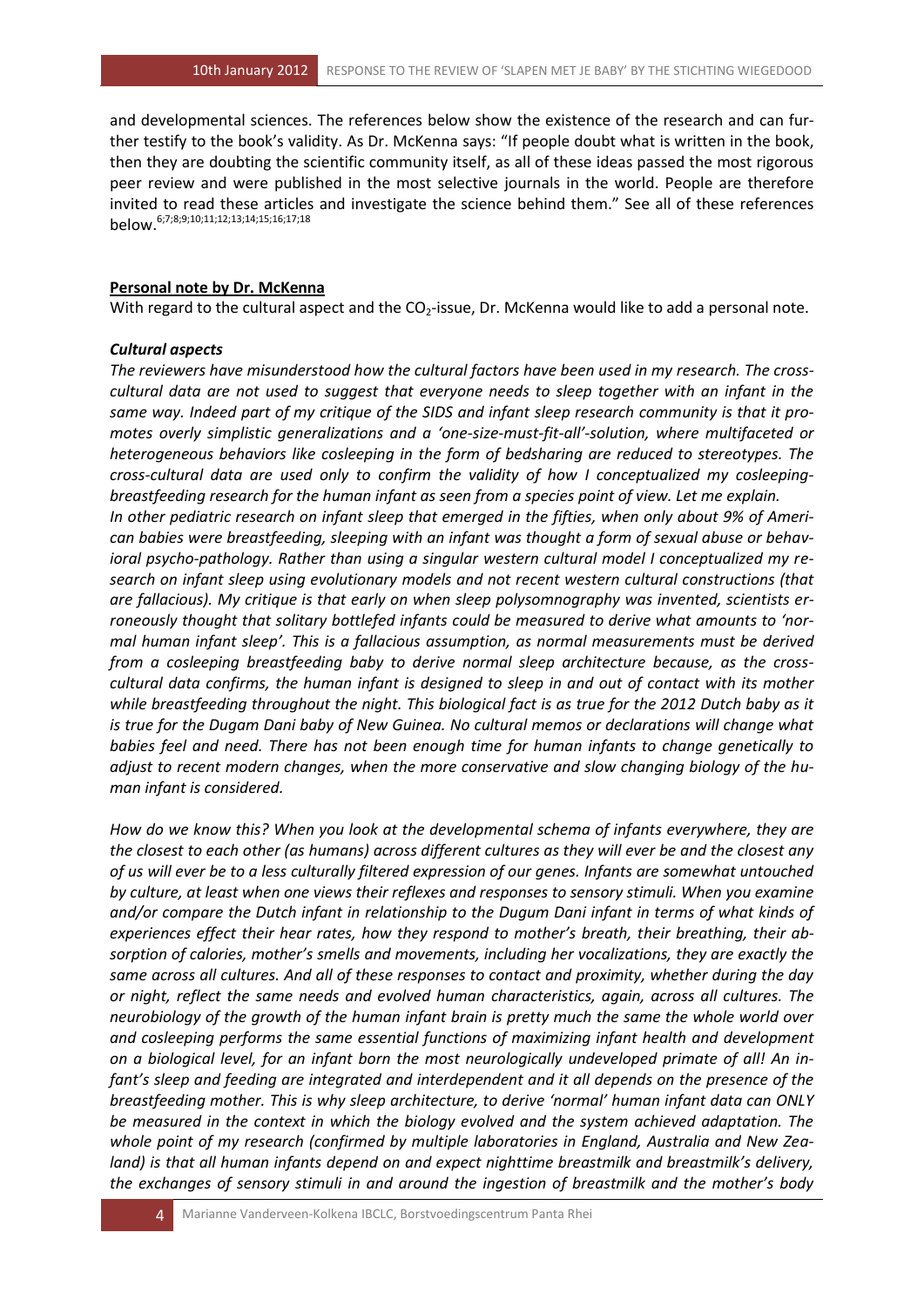*that delivers it. Indeed, the dismantling of the three fundamental adaptations of the human infant for nighttime sleep led to the deaths of hundreds of thousands of European and American babies from SIDS: lack of breast milk, babies placed prone (to promote deep, dangerous, uninterrupted sleep) and the absence of mother's body and engagement (infants sleeping in rooms by themselves). All of these three cultural innovations emerged from ideology and social values, not from any studies of who the infant is and what an infant expects and needs as assessed from its evolutionary and historical and cross-cultural context. Each of those cultural innovations is now known to be an independent risk factor for SIDS and/or infant death.*

## *CO2-issue*

*There is also a lot to say about the CO2-issue. We, my research group and I, are the only people in the world that actually studied<sup>19</sup> how much CO<sup>2</sup> babies are exposed to while bedsharing and we determined that it is safe if not potentially helpful in stimulating breathing.*

*Apneas are a normal part of infant breathing and periodic breathing with apneas less than 20 seconds or so are distributed across different sleep stages of the infant. They are thought to be normal and, indeed, a way in which infants respond to small perturbations in their metabolism and sleep cycle, and to externally induced arousals. Babies that have died of SIDS ,it has been observed by Evelyn Tobin, before their deaths exhibited less apneas and not more apneas, showing an inability to respond to internal and external stimulation. Nobody has ever been able to totally provide evidence for an apnea based explanation of SIDS, and for two decades it was thought that apneas were the cause of SIDS, rather than, as is thought now, SIDS may be the result of an arousal deficiency among SIDS victims. In other words, apneas are not the problem, but nerve cells in the brain, possibly a deficiency of arousal cell sites that does not permit the baby to successfully terminate an apnea and to reinitiate breathing.*

*Cosleeping actually stimulates practice in arousals and induces arousals in infants that counteract an infant's arousal deficiency. Our hypothesis published in the prestigious journals 'Pediatrics' and 'Sleep' has passed peer review and argues that the lighter sleep that is induced among bedsharing infants makes it easier for arousal deficient infants to get awake more quickly to terminate apneas. In other words, we argue that the changes in sleep architecture (Mosko et al 1996) we documented in our laboratory studies among bedsharing infants are protective, because babies spend less time in deep sleep (stage 3-4) and more time in light sleep (stage 1-2) and it is harder for babies to arouse from deep sleep than it is to arouse from light sleep (see Mosko et al 1996, Mosko et al 1997). Our paper on arousals also shows that bedsharing-breastfeeding infants experience other potentially protective physiological changes, when bedsharing is done safely.*

*CO<sup>2</sup> is not the bogey man or inherently dangerous, but a part not only of an infant's life but all of our lives, as it is part of the environment in which we live and especially the social environment in which we live and is exchanged between people speaking to each other and processed in clinically positive ways, when there is normal airflow around us.*

*When mothers speak to their infants and blow into their faces, they are distributing on them more CO<sup>2</sup> than what they expel when sleeping next to them.* 

*Do we want to ban speaking to our infants because someone has argued and speculated that under the most extreme situations where babies are trapped breathing into mattresses face down CO<sup>2</sup> can be dangerous?*

*The point to make is that normative exchange of CO<sup>2</sup> occurs in all aspects of human life when moms and dads hold their babies, when they interact with them. In normative contexts such a when mothers sleep next to their babies infants and all of us are constantly inhaling small amounts of CO<sup>2</sup> from each other and it is completely safe and normal, if not a stimulant to tell the body to breathe. It tells us to continue to breathe due to the actions of our chemoreceptors located in our noses that detect and respond to CO<sup>2</sup> by breathing (!) and in each carotid artery on each side of our necks.* 

*There has never been any study showing the CO<sup>2</sup> levels are ever high enough in a cosleeping situation to be concerned about. The study by Thach and Kemp that proposed CO<sup>2</sup> build up, and the re-*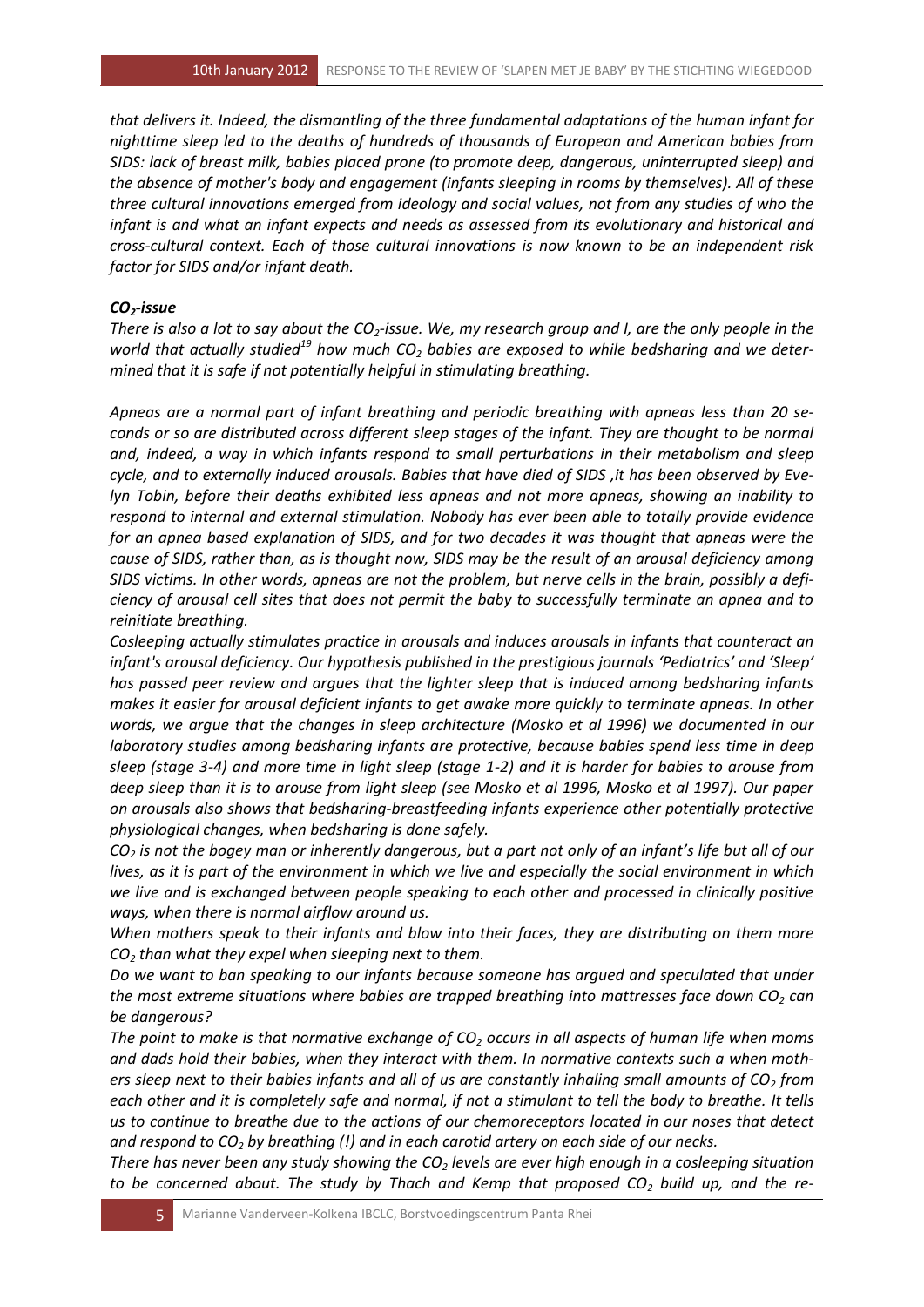*breathing of CO<sup>2</sup> may cause some SIDS was conducted on rabbits being forced to breathe face down into a porous-fibrous mattress. I repeat: these rabbits were forced to breathe face down into this material, until they died. It is not a surprise that they died either from oxygen deprivation or too much rebreathing of CO2.*

*The entire CO2-idea has never been confirmed; it has not been established that SIDS babies or SUDI babies are dying only from that cause. It is a speculation and a hypothesis.*

*It is ridiculous to see CO<sup>2</sup> as being dangerous to babies in any sense as it is a normal part of the infant's environment and the human environment in general. Natural selection would not favor infants breathing in their parents CO<sup>2</sup> if it were toxic, or poisonous. ALL of us breathe in the CO<sup>2</sup> of other people, as I mentioned, while interacting with them, while speaking with them, and it actually helps stimulate steady and balanced breathing. It does not repress or depress it at all. Only in rare and extreme situations can CO<sup>2</sup> build up to those kinds of dangerous levels.* 

*In the right amount, up to 5% CO<sup>2</sup> exposure, babies respond favorably by breathing more frequently and it has been one way apnea prone infants have been treated as it stimulates the phrenic nerve to evoke breaths.*

*Like the rabbits, it is only when babies are trapped face down and breathing into mattresses or when they are trapped in some space that blocks inflow of oxygen that CO<sub>2</sub> builds up to a dangerous degree. These are always extreme cases.*

*It is easier for babies to create a pooled CO2-environment when sleeping alone, where no movement from another person can dissipate the CO2 or re-position the baby who cannot otherwise move itself out of a dangerous place. Indeed a social sleeping environment makes it extremely difficult for CO<sup>2</sup> to build up, because it is an extremely light gas that can be dissipated and blown away with the wiggle of a finger. Movements during sleep by the mother or anyone dispense the CO<sup>2</sup> away from the baby's face. Even the movements of breathing itself help to dissipate pooled CO2. As I mentioned, we tested how much C0<sup>2</sup> a baby is exposed to at various distances from its mothers breath: at 3 centimeters, 6 centimeters, 9 centimeters and even when mother breathes under the covers. The highest amount of CO<sup>2</sup> we could get was an increase of 5%, using a mass spectrometer. This amount was measured UNDER THE COVERS, presuming that both the mother and infant were breathing under the covers.*

## **Conclusion**

The extent, to which a baby feels safe and cherished and heard in the first years of life, largely depends on parental proximity and responsiveness. The first year is not about sleep consolidation, but about an infant growing and maximizing connections between nerve sites in its brain. Social contact and engagement not only during the day, but also throughout the night provides the neurological scaffolding for intelligence and such qualities as empathy, social and cognitive development and responses to stress, in other words: psychological and physiological resilience later in life. Babies' bodies are not designed to sleep alone or to be alone.

Apart from social and neurological aspects, there are anatomical aspects that influence the baby's safety while sleeping, such as the descent of the epiglottis, maturation of which takes place between 4 to 6 months (with peak incidence of SIDS between 3 to 5 months), and the use of pacifiers, pushing the tongue backwards and thereby creating a premature separation of the epiglottis/soft palateconnection.<sup>20</sup> Breastfeeding on demand, also during the night, increases chances of normal palatal and oral development, which is the best way to ensure that the oral cavity creates no obstacles for safe breathing and reduces the risk of OSA (Obstructive Sleep Apnea) that has potentially many and severe long term consequences. Dr. McKenna's team also found that bedsharing shortened the length of obstructive apneas in the deepest stage of sleep which from a clinical point of view may be advantageous.

There is a lot more to say about cosleeping in the form of bedding-in than the oversimplified statement: "It is dangerous, don't do it."<sup>21</sup> (See also attachment for this article.)